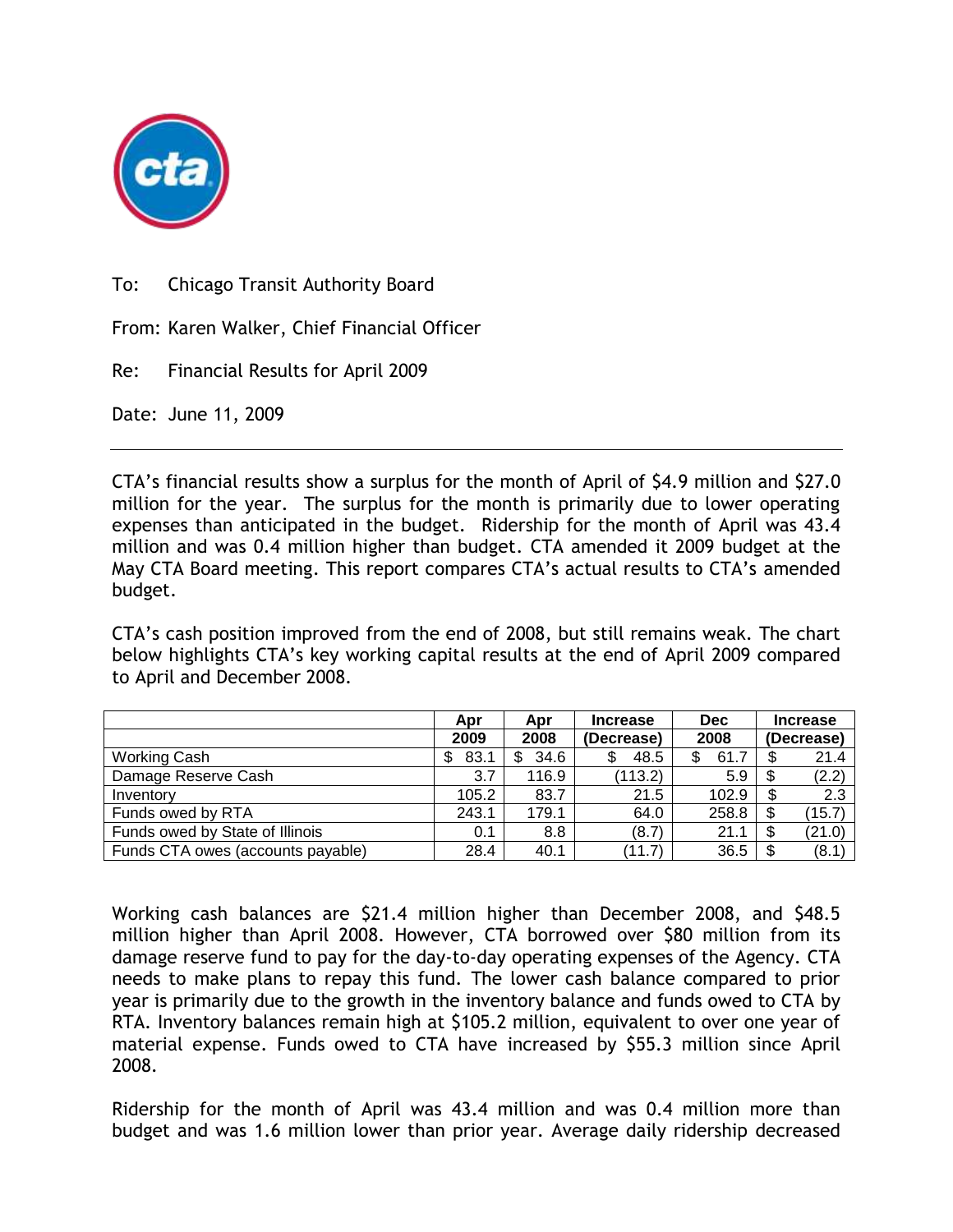3.9% over April 2008. Average Saturday ridership has increased 0.15%, but Sunday ridership has dipped 12.7% over April 2008.

Weekend growth has been experienced on the rail system on Saturday, but is down on Sunday, while the bus system has experienced ridership loss overall on both Saturday and Sunday—down 6.2% and 18.2%, respectively. Free rides totaled 5.8 million for the month and 21.8 million for the year; this is 0.8 million more than 2008 for the month and 8.4 million more for the four month period. The majority of free rides have been experienced on the bus system; bus accounts for 4.8 million free rides for the month while rail is 1.0 million.

Bus ridership for the month of April was 26.6 million. This was 0.9 million or 3.6% more than budget but was 1.9 million or 6.7% less than April 2008. Rail ridership for April was 16.8 million and was 0.5 million or 3.0% less than budget, but was 0.3 million or 1.7% more than prior year.

Public Funding Required for Operations for the month and the year was \$55.9 million and \$234.2 million, respectively and was favorable to budget by \$4.9 million and \$27.0 million, respectively.

Recovery Ratio, which measures the percentage of operating expenses CTA funds from internally generated revenues, was 52.75% for the month and 51.09% for the year to date period. This was favorable to budget by 2.19 percentage points for the month and 3.98 percentage points for the year to date primarily due to the lower operating expenses and higher revenues than budget.

Operating Expenses for the month and year equaled \$101.4 million and \$415.0 million, respectively. For the current month, operating expenses were \$5.8 million or 5.4% less than budget. All expense categories were less than or equal to budget for the current month. For the year to date period, operating expenses were \$22.6 million lower than budget with all categories below budget except for power expense.

Labor Expense was \$72.3 million for the month of April and was \$1.9 million less than budget due to vacancies, deferral of exempt pay raises, lower overtime and higher charges to capital jobs. Labor expense for the year to date equaled \$288.0 million and was favorable to budget by \$6.7 million primarily due to the same reasons as the month. Compared to last year, labor expense is \$6.9 million lower than the first four months of 2008.

Material Expense was \$6.3 million for the month and was under budget by \$0.6 million or 8.9%. Material expense for the year to date equaled \$30.0 million and was favorable to budget by \$1.0 million. The lower material expense is due to lower than budgeted expenditures in bus operations. This reflects taking the NABI buses out of operation on February 19, 2009, the addition of the new buses and retirement of the 19 year old buses.

Fuel for Revenue Equipment was \$8.2 million for the month and \$31.6 million for the year to date. Fuel expense was \$0.5 million less than budget for the month and \$2.4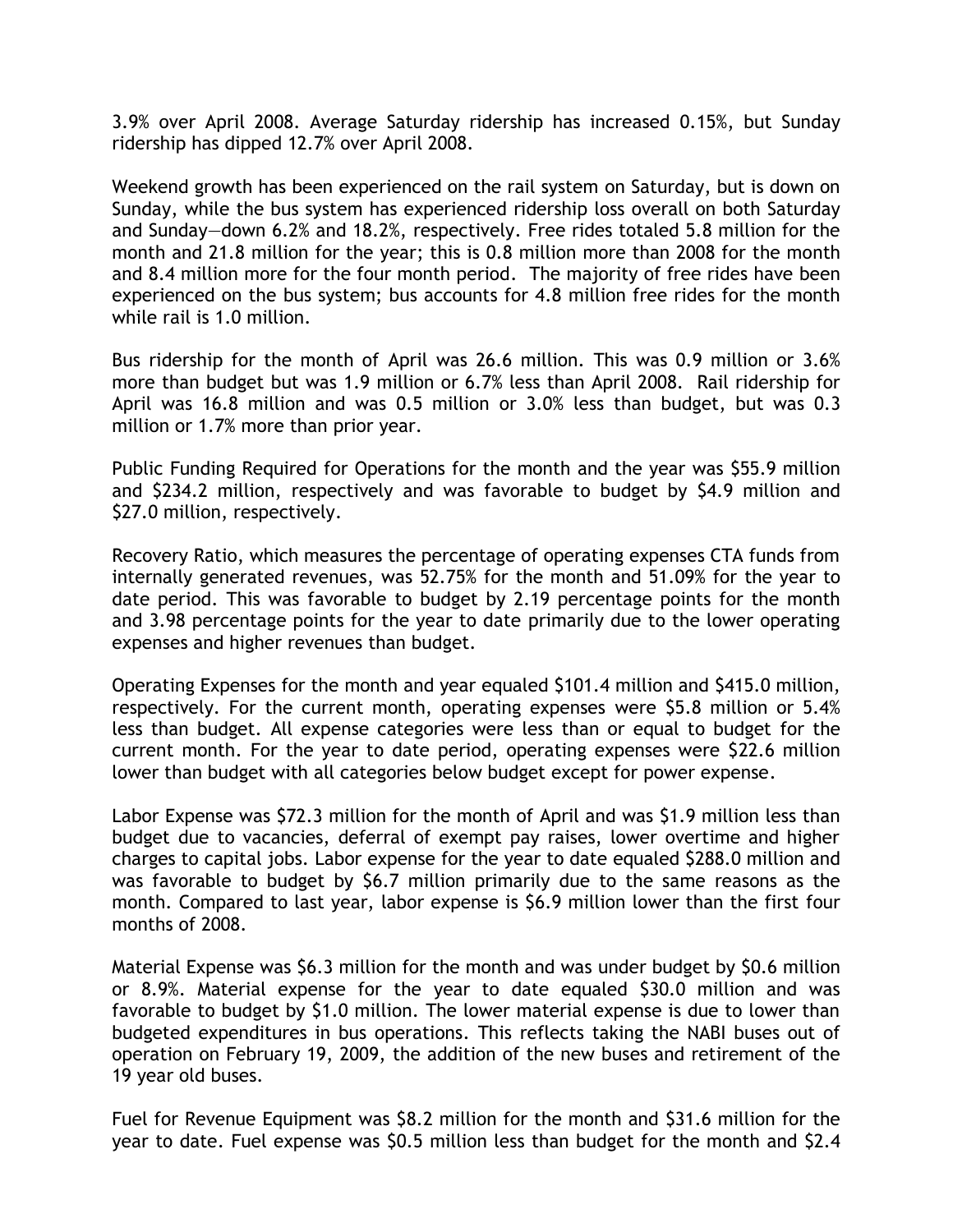million less than budget for the year. The average price paid in April was \$4.40 per gallon and was \$0.10 under the budget price of \$4.50 per gallon. Fuel consumption was 78,000 gallons lower than budget; this reflects a slightly higher miles per gallon than budget (3.25 vs. 3.20) and lower miles traveled than budget. Miles were 6.0 million for the month compared to a budget of 6.2 million.

Electric Power for Revenue Equipment was \$2.8 million for the month and was on par with budget for the month. Year to date power was \$14.8 million and was \$0.2 million more than budget. Rail mileage for the year was 23.3 million miles and exceeded the budget by 2.7 million miles.

Provision for Injuries and Damages Expense was \$1.4 million for the month and \$8.9 million for the year to date and was on par with budget.

Purchase of Security Services was \$2.6 million for the month and was on par with budget. Year to date security is \$10.3 million and was \$0.8 million less than budget.

Other Expenses equaled \$7.9 million for the month and were \$2.5 million less than budget. Year to date other expense was \$31.4 million and was \$11.9 million less than budget due to timing differences between actual and budget, lower interest expense on the pension obligation bonds and higher overhead charged to capital jobs.

System-Generated Revenue was \$45.5 million for the month and was \$0.9 million less than budget for the month due to lower farebox revenues and property sales. Year to date System-Generated Revenue was \$180.8 million and was \$4.4 million more than budget. The year to date favorable variance was due to higher than anticipated revenue for farebox, pass and reduced fare reimbursements offset by lower non farebox revenues. Nonfarebox revenues continue to be a concern for attainment of the 2009 budget.

Fare Revenue was \$40.3 million for the month and was \$1.0 million less than budget due to a lower average fare than budget. The average fare for the current month was \$0.93 and was \$0.03 less than budget. Year to date fare revenue was \$160.7 million and was \$4.5 million more than budget primarily due to higher ridership. The average fare for the year was \$0.956 and was \$0.04 less than budget.

Reduced Fare Reimbursements were \$2.0 million for the month and \$7.4 million for the year. The budget did not include a provision for reduced fare reimbursement for the first six months of 2009 because at the time the original budget was approved, the state had not restored the annual appropriation for the region.

Advertising, Charter and Concessions Revenue equaled \$2.3 million in April and \$9.2 million for the year. This was below budget by \$0.3 million for the month and \$1.2 million for the year as the budget had anticipated higher advertising and pay phone revenues than realized.

Investment Income was \$0.1 million for the month and \$0.5 million for the year to date period. This was \$0.3 million lower than budget for the current month and \$1.6